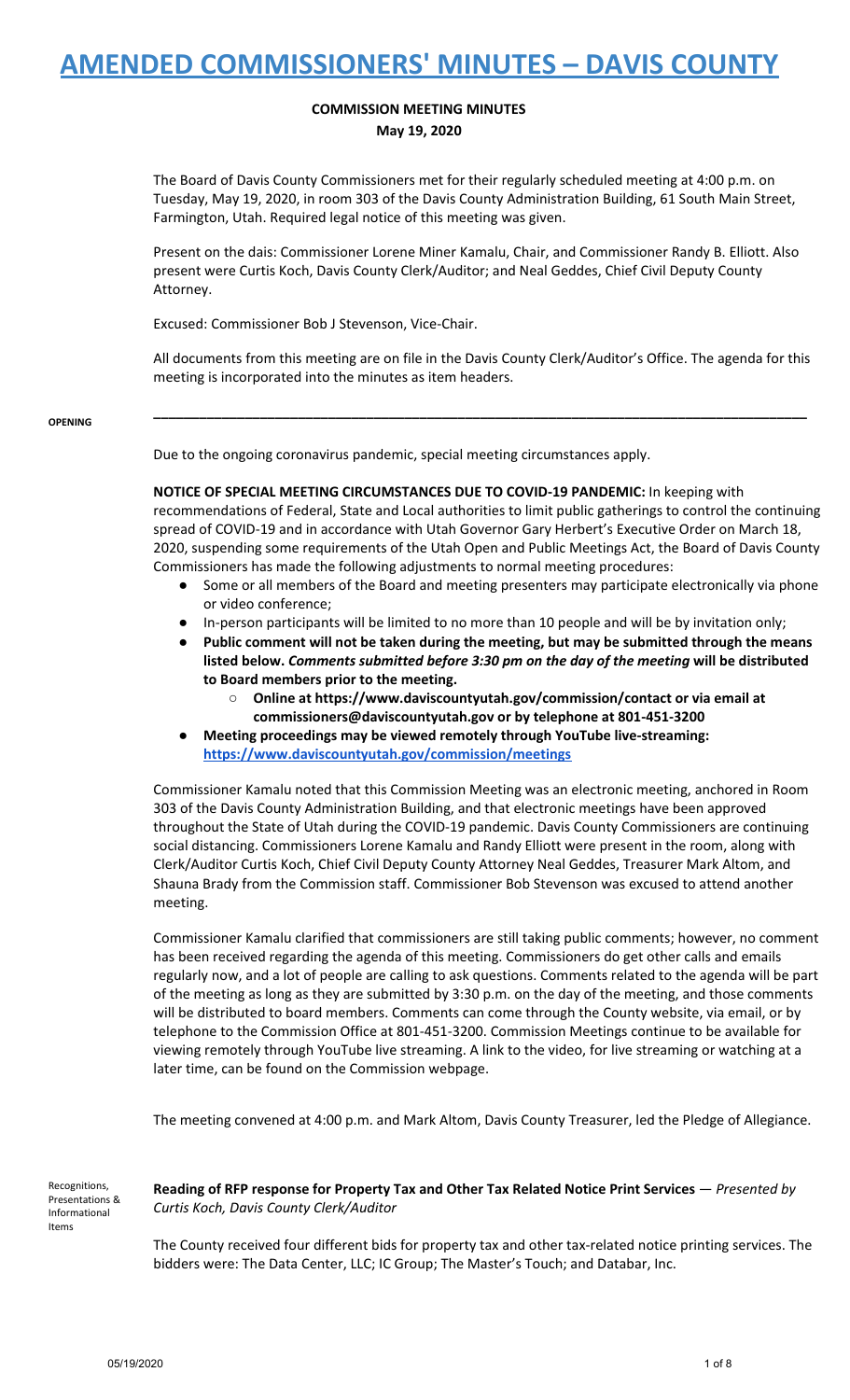Notice of Intent #2020-190 to engage in contract negotiations with Alder Sales Corporation

**Notice of intent to engage in contract negotiations with Alder Sales Corporation for Davis Conference Center moveable airwalls project** — *Presented by Curtis Koch, Davis County Clerk/Auditor*

The County is moving forward on a project at the Davis Conference Center to replace the rails for attaching airwalls. The airwalls are critical to the building. Two companies placed bids for the project. Alder Sales Corporation's bid was determined to be the best value for the County, and a recommendation was made to engage in negotiations to establish a contract.

Notice of Intent #2020-191 to engage in contract negotiations with Hogan & Associates Construction Inc.

**Notice of intent to engage in contract negotiations with Hogan & Associates Construction Inc. for Memorial Courthouse Restoration Project** — *Presented by Curtis Koch, Davis County Clerk/Auditor*

The County received bids from nine different construction companies to be part of the team for the Davis County Memorial Courthouse restoration. After going through the process, the Selection Committee is recommending that the County contract with Hogan & Associates Construction, Inc. and that the County move forward and engage in contract negotiations.

**PUBLIC COMMENTS**

> Commissioner Kamalu invited comments from anyone in the room who would like to speak as a citizen. There were no comments.

**\_\_\_\_\_\_\_\_\_\_\_\_\_\_\_\_\_\_\_\_\_\_\_\_\_\_\_\_\_\_\_\_\_\_\_\_\_\_\_\_\_\_\_\_\_\_\_\_\_\_\_\_\_\_\_\_\_\_\_\_\_\_\_\_\_\_\_\_\_\_\_\_\_\_\_\_\_\_\_\_\_\_\_\_\_\_\_\_**

**\_\_\_\_\_\_\_\_\_\_\_\_\_\_\_\_\_\_\_\_\_\_\_\_\_\_\_\_\_\_\_\_\_\_\_\_\_\_\_\_\_\_\_\_\_\_\_\_\_\_\_\_\_\_\_\_\_\_\_\_\_\_\_\_\_\_\_\_\_\_\_\_\_\_\_\_\_\_\_\_\_\_\_\_\_\_\_\_**

#### **BUSINESS/ ACTION**

Resolution #2020-192 to adopt additional 2020 budget appropriation requests. Budget appropriation requests to be funded by new revenues and or monies unspent in the prior year.

**Resolution #2020-192 to adopt additional 2020 budget appropriation requests. Budget appropriation requests to be funded by new revenues and/or monies unspent in the prior year** — *Presented by Curtis Koch, Davis County Clerk/Auditor*

A resolution was presented to open the budget for the following funds:

### **Fund 15**

• It is anticipated that the County will receive monies from the CARES Act. No monies have been received yet, but when those funds are received it is anticipated that a minimum of \$2 million will go to the Health Department so there is an increase in Misc. Grant of \$2 million.

• There is also an increase in expenses of \$2 million for eligible CARES Act expenditures; these items have not been budgeted so none of the expenditures would be supplanting prior approved budget items. **Fund 42**

• There is a decrease in rent expense for the Memorial Courthouse project, broken out over two areas. This is for rent for Pretrial Services and for the County's Legal Defenders and is a rollover from last year. **Fund 45**

• An increase of \$207,943 is being made for building improvements for the CJC [Children's Justice Center] exterior re-stone project. It is a rolling budget from 2019.

• The Budget needs to be opened and increased by \$233,000 for additional funding that's needed for the CJC exterior re-stone project. The stone was misapplied when that building was built, and it has been an issue ever since. Unfortunately, the problem was not addressed with the warranty, so this is a \$440,000 expense. The project needs to move forward in order to keep the building in good condition.

• There is an increase of \$202,439 in building improvements rolling from the 2019 Memorial Courthouse Architectural Design Budget. It was budgeted in 2019 and was not expended, so it's being rolled to the 2020 budget to be expended.

• There is an offset of the decreases in expenses in Fund 42 of \$21,600 for Legal Defenders and \$15,240 for Pretrial Services.

• There is also an increase of \$1,000 for a contracted rent increase for the Legal Defenders. This is a scheduled increase to a lease agreement.

• Under Building Improvements, there's an increase of \$993,000 for the Memorial Courthouse Project. This is a use of the Tax Increase reserve and will fund asbestos abatement, the CMGC agreement with the architect, commissioning, survey, and geo and seismic upgrades.

In response to a question about the cost of the CJC re-stone project, it was explained that all of the original stone surface has to be removed. A lot of effort has gone into finding the least expensive, yet durable, option to remedy the problem. The architect involved in the project has been very diligent in bringing possibilities to the table. Facilities, the Attorney's Office, and the Clerk/Auditor have been involved to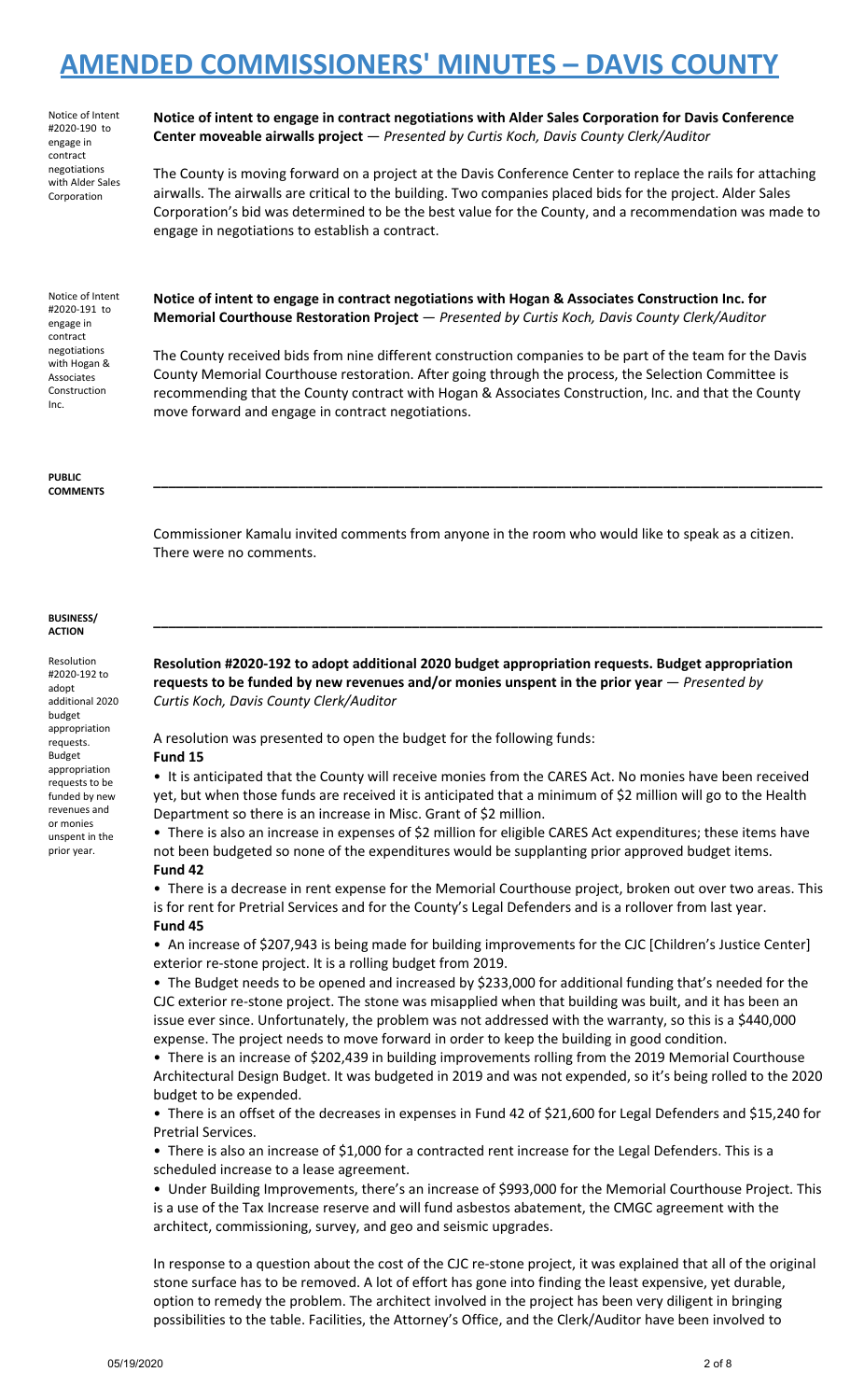ensure due diligence. The contract period is 05/19/2020 to 12/31/2020. The amount is \$1,637,420.

**PUBLIC HEARING**

Commissioner Elliott moved to open a Public Hearing. Commissioner Kamalu seconded the motion. All voted Aye.

**\_\_\_\_\_\_\_\_\_\_\_\_\_\_\_\_\_\_\_\_\_\_\_\_\_\_\_\_\_\_\_\_\_\_\_\_\_\_\_\_\_\_\_\_\_\_\_\_\_\_\_\_\_\_\_\_\_\_\_\_\_\_\_\_\_\_\_\_\_\_\_\_\_\_\_\_\_\_\_\_\_\_\_\_\_\_\_\_**

Commissioner Kamalu stated that notice was given to the public to consider additional budget appropriation requests and invited comment. There were no public comments.

Commissioner Elliott moved to close the Public Hearing. Commissioner Kamalu seconded the motion. All voted Aye.

A motion was made to adopt the resolution to adopt the additional 2020 budget appropriation requests.

Motion to Approve: Com. Elliott Seconded: Com. Kamalu All voted Aye

Agreement #2020-193 with TBCx, LLC for building commissioning services for the Memorial Courthouse restoration

Ratification of letter of intent #2020-194 with CenturyLink for relocation of the telecom utility at the new Clearfield Branch Library

Grant Application #2020-195 to Utah Attorney General's Office for FY 2020- 2021 Utah ICAC Task Force funds

Adoption of Davis County Citizen Participation Plan #2011-141-B, for the CDBG Program

Request Approval #2020-196 of reappointments of Dr. Gary Alexander and Mayor Randy Lewis to the Davis County Board of Health

**Agreement #2020-193 with TBCx, LLC for building commissioning services for the Memorial Courthouse restoration** — *Presented by Commissioner Kamalu*

It was explained that building commissioning services is the way everything is watched by an outside entity to make sure it is done properly during construction. It's very important because it can save money and prevent expensive mistakes. The contract begins 05/13/2020. The payable amount is \$61,810.

Ratification of letter of intent #2020-194 with CenturyLink for relocation of the telecom utility on the new **Clearfield Branch Library site** — *Presented by Commissioner Kamalu*

A request was made that Commissioners ratify a letter of intent with CenturyLink for the relocation of the telecom utility on the new Clearfield Branch Library site. Construction on the new library is starting with infrastructure. The contract begins 05/15/2020. The payable amount is \$10,225.86.

**Grant Application #2020-195 to the Utah Attorney General's Office for FY 2020-2021 Utah ICAC (Internet Crimes Against Children) Task Force funds** — *Presented by Commissioner Kamalu*

A grant application to the Utah Attorney General's Office, for Fiscal year 2020-2021 Utah Internet Crimes Against Children Task Force funds, was introduced. The contract period is 07/01/2020 to 06/30/2021. The receivable amount is \$23,998.

**Adoption of Davis County Citizen Participation Plan #2011-141-B for the Community Development Block Grant (CDBG) Program** — *Presented by Commissioner Kamalu*

The contracting entity for the CDBG program for Region 8 in Davis County is the United States Department of Housing and Urban Development (HUD). The adoption of this Davis County Citizen Participation Plan supersedes Davis County Commission document 2011-141 [incorrectly identified as 2011-411]. No dates or financial information was presented with this particular policy. The Commissioner expressed appreciation of the fact that Davis County citizens are involved when considering Human Services for the area.

**Request Approval #2020-196 of reappointments of Dr. Gary Alexander and Mayor Randy Lewis to the Davis County Board of Health** — *Presented by Commissioner Kamalu*

Commissioner Kamalu noted that she represents the Commission on the Board of Health and has worked in that capacity with Mayor Randy Lewis, of Bountiful, and Dr. Gary Alexander. The Board of Health is made up of representatives from several disciplines and includes a hospital administrator, someone from the Davis School District, and several health professionals. These appointments are for three years, beginning 07/01/2020 and ending 06/30/2023. There is no dollar amount associated with the appointments as board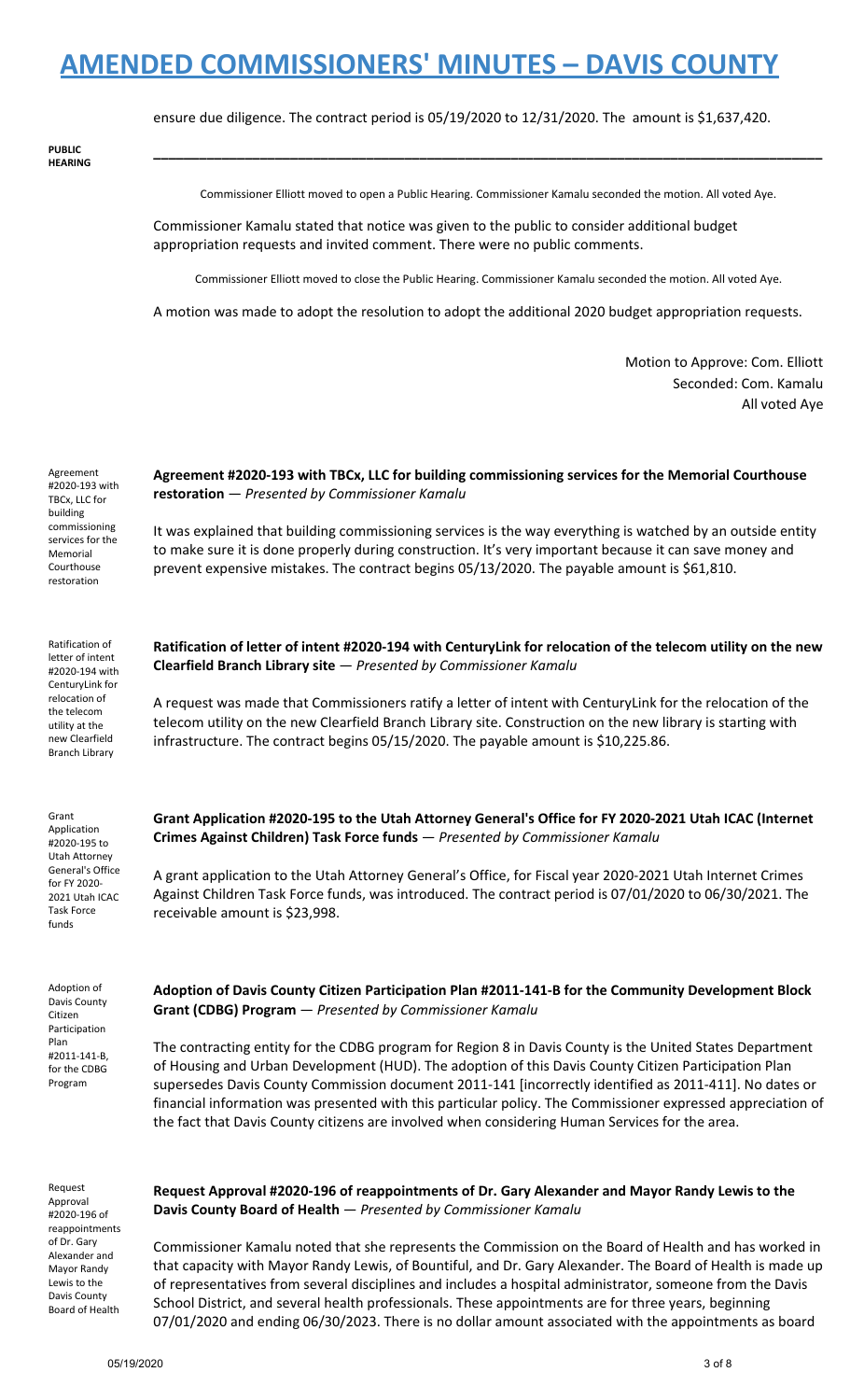members serve as volunteers.

Amendment #2015-365-M with Utah Dept. of Human Services, Div. of Aging & Adult Services to increase funding

#### **Amendment #2015-365-M with the Utah Dept. of Human Services, Div. of Aging & Adult Services to increase funding in Support Services, Nutrition Services, State General Funds, Caregiver and Ombudsman** — *Presented by Commissioner Kamalu*

The twelfth amendment to a Davis County Senior Services contract with the Utah Department of Human Services, Division of Aging and Adult Services, was introduced. The amendment increases current funding in Support Services, Nutrition Services, State General Funds, Caregiver, and the Ombudsman. The contract period is 07/01/2019 to 06/30/2022. The receivable amount is an increase of \$653,700 for a total of \$2,507,500 for FY2020.

Agreement #2020-197 with Nationwide Expos for Farmington Spring Home Show

**Agreement #2020-197 with Nationwide Expos for rental space for the Farmington Spring Home Show** — *Presented by Commissioner Kamalu*

The contract period for the Farmington Spring Home is 2/23/2021-2/27/2021. The receivable amount is \$5,129.40.

**Agreement #2020-198 with USA Gymnastics for rental space for a state trampoline and tumbling**

An agreement with USA Gymnastics, for a trampoline and tumbling competition, was introduced.

**Agreement #2020-199 with USA Gymnastics for rental space for a state trampoline and tumbling**

**competition to be held in February 2021 at the Legacy Events Center** — *Presented by*

**competition to be held in January 2021 at the Legacy Events Center** — *Presented by Commissioner Kamalu*

Competitors will come from Utah, Idaho, and Wyoming. Of the 1,700 people expected to attend, 45 percent will be coming from outside of Davis County. Hotel room rentals and restaurant sales to these visitors will benefit citizens. The contract period is 01/07/2021 to 01/09/2021. The receivable amount is \$3,388.52.

Agreement #2020-198 with USA Gymnastics for rental space for state trampoline and tumbling competition to be held in January 2021

Agreement #2020-199 with USA Gymnastics for rental space for a state trampoline and tumbling competition to be held in February 2021

*Commissioner Kamalu*

02/06/2021. The receivable amount is \$3,388.52.

Agreement #2020-200 with USA Gymnastics for rental space for tumbling competitions to be held in March 2021

**Agreement #2020-200 with USA Gymnastics for rental space for state trampoline and tumbling competitions to be held in March 2021 at the Legacy Events Center** — *Presented by Commissioner Kamalu*

An agreement with USA Gymnastics for a trampoline and tumbling competition in February will also bring visitors from Utah, Idaho, and Wyoming to Davis County. Three thousand people are expected to attend, with more than 60% of them coming from outside of the County. The contract period is 02/04/2021 to

An agreement with USA Gymnastics was introduced for the state trampoline and tumbling championships. This event is expected to bring 3,200 people to Davis County from Utah, Idaho, and Wyoming, with more than 60 percent coming from outside of the County. The contract period is 03/24/2021 to 03/27/2021. The receivable amount is \$4,782.65.

Agreement #2020-201 with USA Wrestling Utah for rental space for the Turkey Tussle Regional Wrestling Tournament

**Agreement #2020-201 with USA Wrestling Utah for rental space for the Turkey Tussle Regional Wrestling Tournament in November 2020 at the Legacy Events Center** — *Presented by Commissioner Kamalu*

USA Wrestling Utah's Turkey Tussle, a regional wrestling tournament, brings 900 people to the area with 80 percent coming from outside of Davis County. The contract period is 11/25/2020 to 11/28/2020. The receivable amount is \$2,157.85.

Agreement #2020-202 with USA Wrestling Utah for rental

**Agreement #2020-202 with USA Wrestling Utah for rental space for the Recreation League State Wrestling Tournament in December 2020 at the Legacy Events Center** — *Presented by Commissioner Kamalu*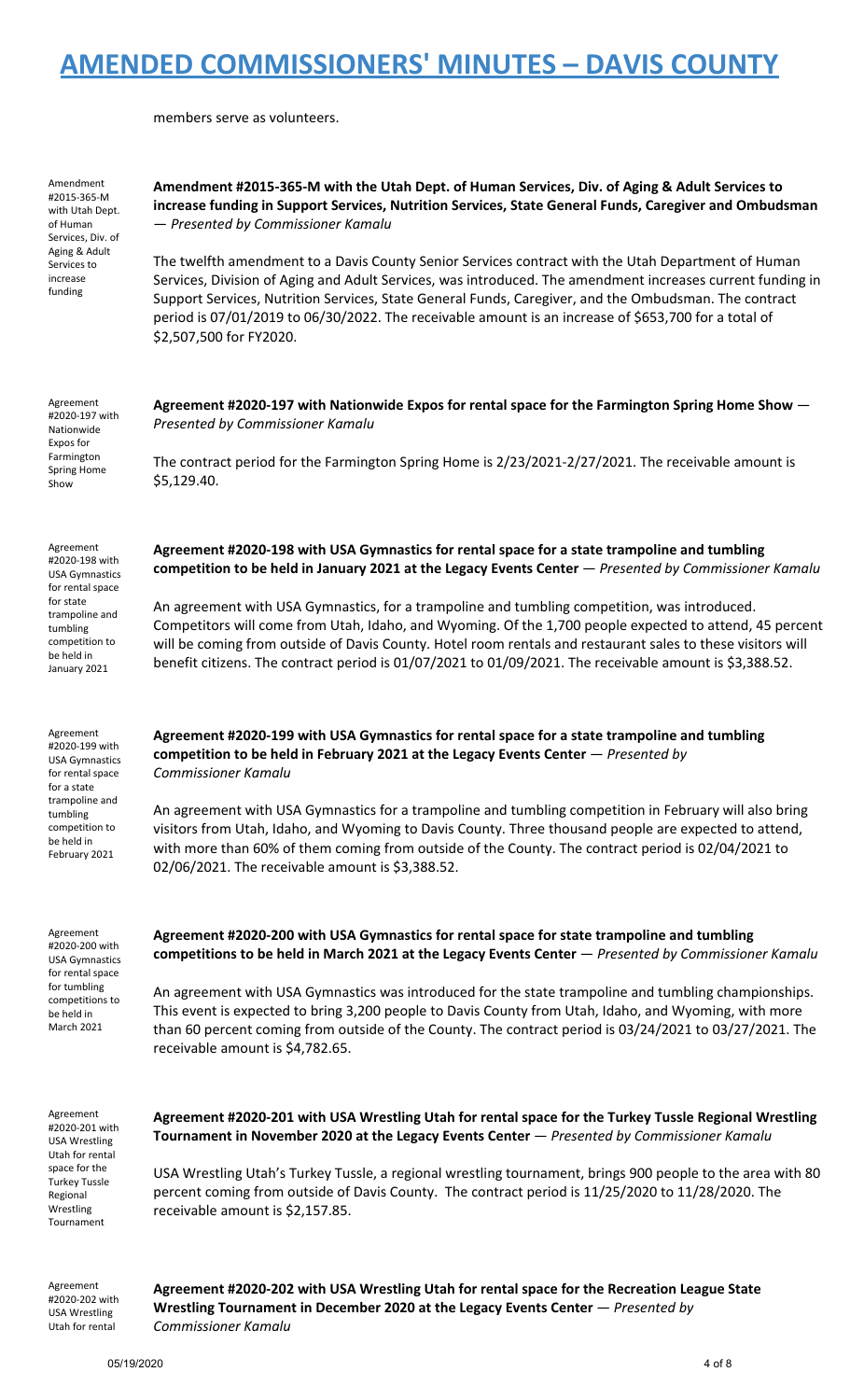space for the Recreation League State Wrestling Tournament in December 2020

A contract with USA Wrestling Utah, for rental space for a Recreation League State Wrestling Tournament, was introduced. The tournament brings 3,750 people to the Legacy Events Center, with 65 percent coming from outside of Davis County. The contract period is 12/09/2020 to 12/12/2020. The receivable amount is \$2,739.80.

Agreement #2020-203 with Utah Avalanche for rental space for Mayor's Cup Soccer Tournament

**Agreement #2020-203 with Utah Avalanche for rental space for Mayor's Cup Soccer Tournament the Legacy Events Center** — *Presented by Commissioner Kamalu*

An agreement with Utah Avalanche soccer club, for the Mayor's Cup Soccer Tournament, is expected to bring 5,120 people to the area, with 75 percent of them coming from outside of Davis County. The contract period is 09/01/2020 to 09/05/2020. The receivable amount is \$3,141.50.

#2020-204 **Training** reimbursement agreement with Jonathan James Carver for basic corrections academy

Ratification of Agreement #2020-205 with Salt Lake County for no-touch forehead thermometers for COVID-19

**#2020-204 Training reimbursement agreement with Jonathan James Carver for basic corrections academy** — *Presented by Commissioner Kamalu*

An agreement with Jonathan James Carver was presented, for training reimbursement for basic corrections academy trainee's wages and benefits. The contract period is 05/19/2020 to 05/19/2022. The receivable amount is \$13,762.

**Ratification of Agreement #2020-205 with Salt Lake County for no-touch forehead thermometers for COVID-19 emergency response** — *Presented by Commissioner Kamalu*

An agreement with Salt Lake County, for 200 no-touch forehead thermometers for the purpose of carrying out emergency response relating to COVID-19, was ratified. The contract period is 05/19/2020 to 12/31/2020. There is no charge to Davis County for the thermometers.

Agreement #2020-206 with Fairfield Inn for accommodations for displaced individuals requiring isolation due to exposure or potential exposure to COVID-19

Memo of Understanding #2020-207 with AMRC-Davis Behavioral Health for use of facility for alternate site quarantine due to COVID-19

**Agreement #2020-206 with Fairfield Inn for accommodations for displaced individuals requiring isolation due to exposure or potential exposure to COVID-19** — *Presented by Commissioner Kamalu*

An agreement with Fairfield Inn, to provide accommodations for displaced individuals and individuals requiring isolation due to exposure or potential exposure to the coronavirus, was introduced. Accommodations will be provided on an as-needed basis. The contract begins 05/19/2020 and will terminate when the United States Department of Health and Human Services, the Centers for Disease Control, and the Governor of the State of Utah declare the COVID-19 outbreak is over. The rate is \$75 per room per night; this type of expense qualifies for CARES Act funding.

**Memo of Understanding #2020-207 with AMRC-Davis Behavioral Health for use of facility for alternate site quarantine due to COVID-19** — *Presented by Commissioner Kamalu*

A Memo of Understanding with AMRC/Davis Behavioral Health was presented. The agreement described in the memo allows Davis County to utilize Davis Behavioral Health's facility at 281 W. 300 North, in Kaysville, as a quarantine and/or isolation facility for individuals believed to have been exposed to the coronavirus, or who have tested positive COVID-19, and require a location to quarantine or isolate as deemed necessary by the Davis County Health Department to mitigate the exigent public health circumstances caused by the global COVID-19 pandemic. This facility may be used to help individuals experiencing homelessness who need a place to isolate and recover. The agreement begins 05/19/2020 and will automatically terminate upon the declaration of the termination of the COVID-19 public health emergency by the Centers for Disease Control or others as listed in the memo. There was no financial amount noted.

Memo of Understanding #2020-208

Memo of Understanding #2020-208 with the North Davis Fire District for use of Fire Station 41 in West **Point as a quarantine and/or isolation facility for first responders due to COVID-19** — *Presented by Commissioner Kamalu*

A Memo of Understanding with the North Davis Fire District was introduced. The memo is for the use of Fire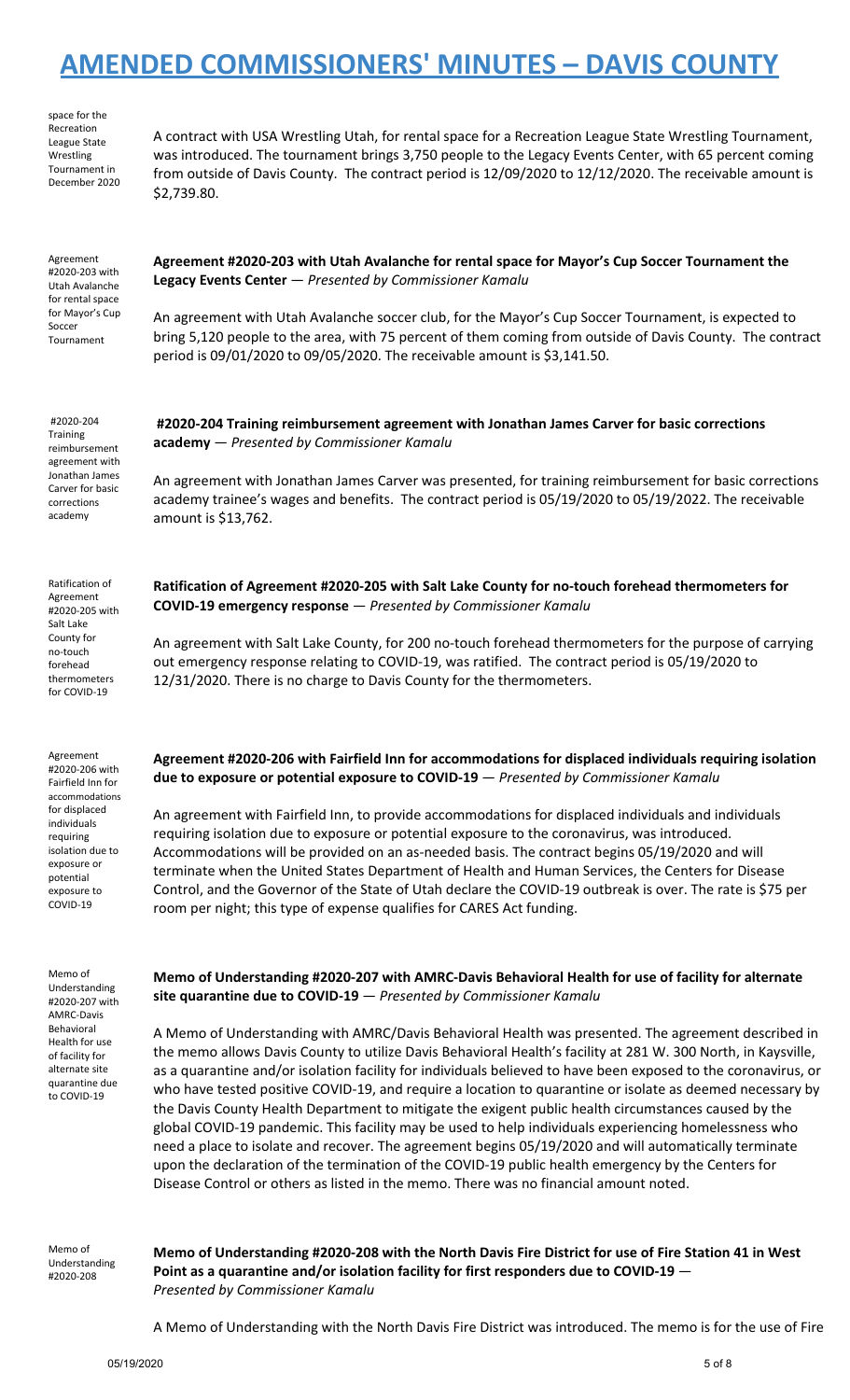Station 41 at 381 N. 3150 West, in West Point, as a quarantine and/or isolation facility for first responders within Davis County in an effort to mitigate the exigent public health circumstances caused by the global COVID-19 public health pandemic. The agreement begins 05/19/2020 and will terminate upon the declaration of the termination of the COVID-19 public health emergency by the CDC, the Governor of Utah, or the US Department of Health and Service Health and Human Services.

| Agreement<br>#2020-209 with   |
|-------------------------------|
| Sumsion                       |
| Construction                  |
| L.C. DBA Eckles<br>Paving for |
| asphalt                       |
| crackseal and                 |
| patch roadway                 |
|                               |

**Agreement #2020-209 with Sumsion Construction L.C. DBA Eckles Paving for asphalt crackseal and patch roadway in affected areas of Justice Center** — *Presented by Commissioner Kamalu*

An agreement with Sumsion Construction L.C., doing business as Eckles Paving, was introduced. The agreement is for asphalt crackseal and patch roadway, sawcut and removal of up to three-inch-thick asphalt in affected areas of the Davis County Sheriff's Office. The contract period begins 05/26/2020 and will terminate when both parties have satisfied their duties. The payable amount is \$17,046.48.

Grant application #2020-166-A to Bureau of Justice Assistance for Coronavirus Emergency Supplemental Funding

Agreement #2020-210 with University of Utah for donation of 1,000 Naloxone kits for distribution by the Davis County Sheriff's **Office** 

**Grant application #2020-166-A to the Bureau of Justice Assistance for Coronavirus Emergency Supplemental Funding Program Solicitation FY2020 Formula Grant Solicitation** — *Presented by Commissioner Kamalu*

A grant application with the Bureau of Justice Assistance was presented. The grant is for emergency funding to offset costs due to the coronavirus emergency declaration and efforts to control the spread of COVID-19. The contract period is  $1/20/2020$  to  $1/20/2022$ . The receivable amount is \$58,008.

**Agreement #2020-210 with the University of Utah for donation of 1,000 Naloxone kits for distribution by the Davis County Sheriff's Office** — *Presented by Commissioner Kamalu*

A Memorandum of Understanding with the University of Utah was introduced. The U of U is donating 1,000 Naloxone kits for distribution by Davis County Sheriff's Office employees to individuals who are at risk of overdosing on an opioid or those who may witness another individual overdosing on an opioid. Gratitude was expressed for the ability to put these kits in the hands of people who can help save lives. The agreement begins 07/01/2020. There is no dollar amount associated with the donation.

> Motion to Approve all remaining items: Com. Elliott Seconded: Com. Kamalu All voted Aye

|                                        | Commissioner Elliott moved to recess to the Board of Equalization. Commissioner Kamalu seconded the motion. All voted Aye.                                                                                |
|----------------------------------------|-----------------------------------------------------------------------------------------------------------------------------------------------------------------------------------------------------------|
| <b>BOARD OF</b><br><b>EQUALIZATION</b> |                                                                                                                                                                                                           |
| Property Tax<br>Register               | Property Tax Register matters were presented by Curtis Koch, Davis County Clerk/Auditor, as follows:                                                                                                      |
|                                        | Under Auditor's Adjustments, there were two items to abate taxes for the 2019 veteran exemption. Under<br>Treasurer's Adjustments, for April, there were various small-dollar write-offs totaling \$1.82. |
|                                        | Motion to Approve: Com. Elliott                                                                                                                                                                           |

Seconded: Com. Kamalu All voted Aye

Commissioner Elliott moved to reconvene the Commission Meeting. Commissioner Kamalu seconded the motion. All voted Aye.

**\_\_\_\_\_\_\_\_\_\_\_\_\_\_\_\_\_\_\_\_\_\_\_\_\_\_\_\_\_\_\_\_\_\_\_\_\_\_\_\_\_\_\_\_\_\_\_\_\_\_\_\_\_\_\_\_\_\_\_\_\_\_\_\_\_\_\_\_\_\_\_\_\_\_\_\_\_\_\_\_\_\_\_\_\_\_\_\_**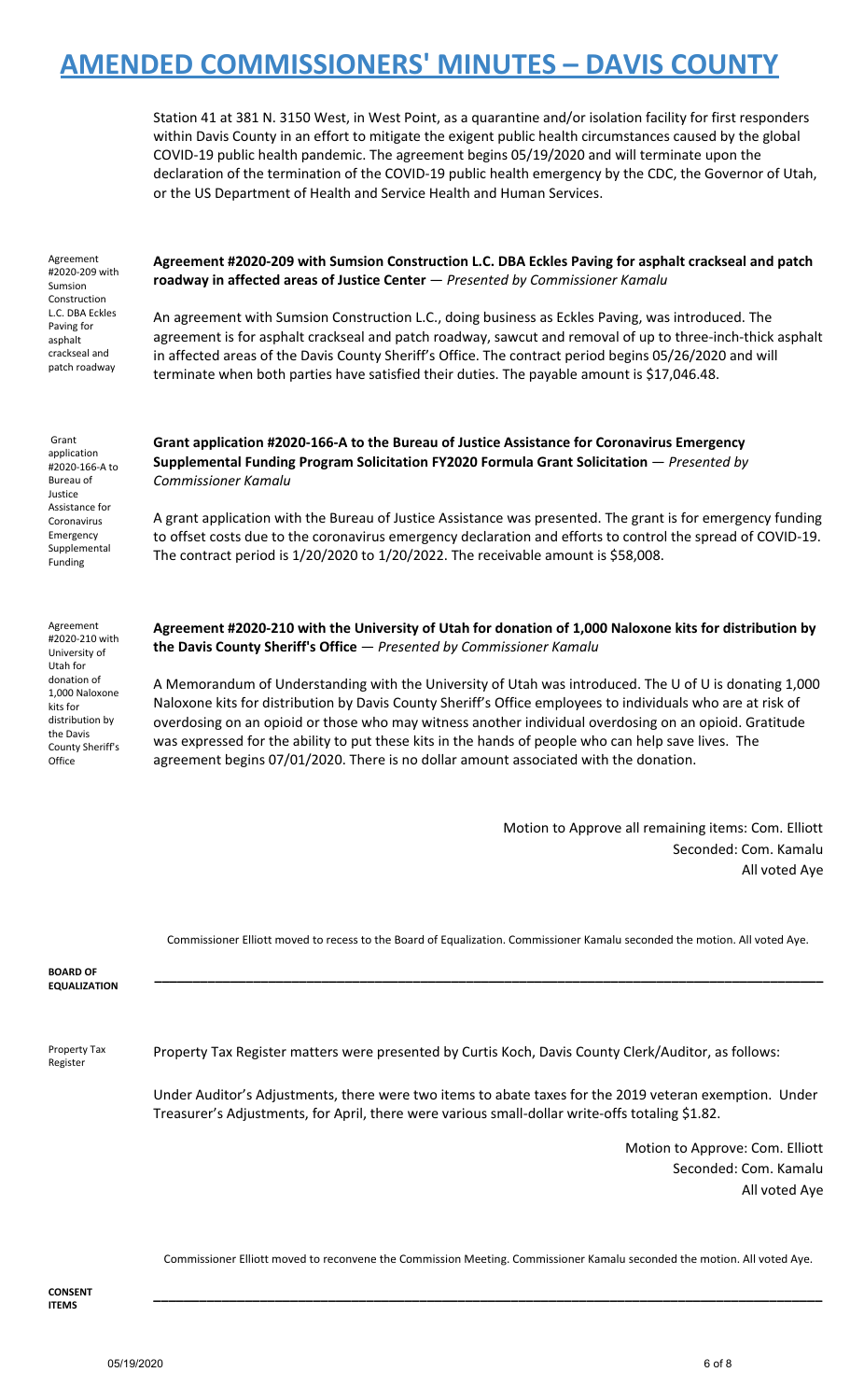Check Registers **Check Registers** Check Registers were approved. Motion to Approve: Com. Elliott Seconded: Com. Kamalu Indigent Hardship Abatement Register **Indigent Hardship Abatement Register** The Indigent Abatement Hardship Register was presented for approval. [Applicants' names were given during the meeting, but due to a legislative update of UCA § 63G-3-202 that went into effect on May 12, 2020, the minutes have been amended to remove their names from the approved record.] Applicant 1 Motion to Approve: Com. Elliott Seconded: Com. Kamalu Applicant 2 Motion to Approve: Com. Elliott Seconded: Com. Kamalu Applicant 3 Motion to Hold a Hearing: Com. Elliott Seconded: Com. Kamalu Applicant 4 Motion to Approve: Com. Elliott Seconded: Com. Kamalu Applicant 5 Motion to Approve: Com. Elliott Seconded: Com. Kamalu Commission

Meeting Minutes

### **Meeting Minutes**

Meeting Minutes for April 21, 2020 and April 28, 2020, were presented for approval.

Motion to Approve: Com. Elliott Seconded: Com. Kamalu All voted Aye

All voted Aye

All voted Aye

All voted Aye

All voted Aye

All voted Aye

All voted Aye

**COMMISSION COMMENTS**

**Com. Elliott** Commissioner Elliott noted that it will soon be fire season. The County is gearing up for the fire season with Forest Service and Department of Natural Resource partners. There may be further restrictions coming out

**\_\_\_\_\_\_\_\_\_\_\_\_\_\_\_\_\_\_\_\_\_\_\_\_\_\_\_\_\_\_\_\_\_\_\_\_\_\_\_\_\_\_\_\_\_\_\_\_\_\_\_\_\_\_\_\_\_\_\_\_\_\_\_\_\_\_\_\_\_\_\_\_\_\_\_\_\_\_\_\_\_\_\_\_\_\_\_\_**